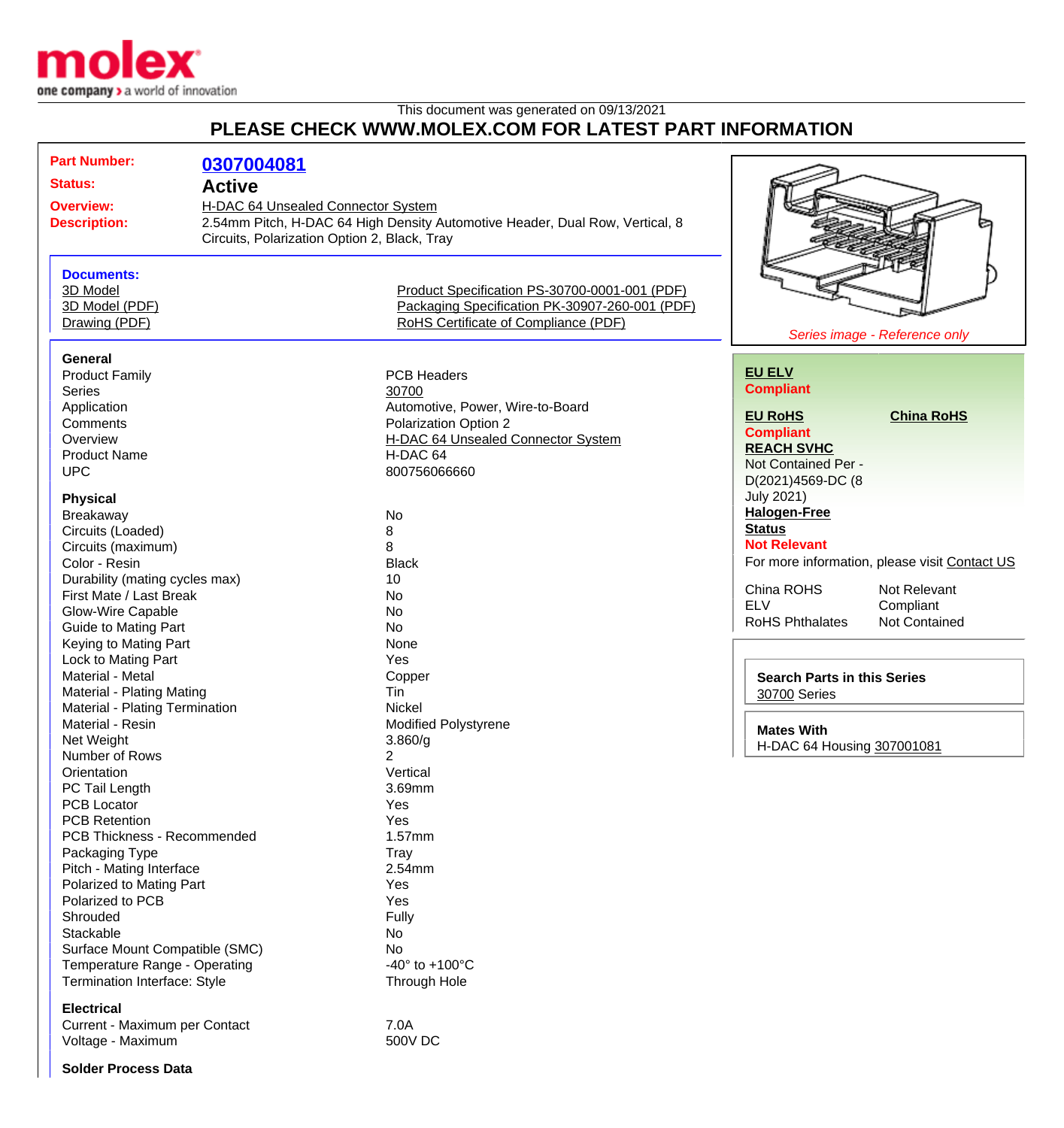Duration at Max. Process Temperature (seconds) 040 Lead-freeProcess Capability SMC&WAVE Max. Cycles at Max. Process Temperature 003<br>Process Temperature max. C 260 Process Temperature max. C

## **Material Info**

**Reference - Drawing Numbers** Packaging Specification PK-30907-260-001 Product Specification PS-30700-0001-001 Sales Drawing **SD-30700-420-001** 

This document was generated on 09/13/2021 **PLEASE CHECK WWW.MOLEX.COM FOR LATEST PART INFORMATION**